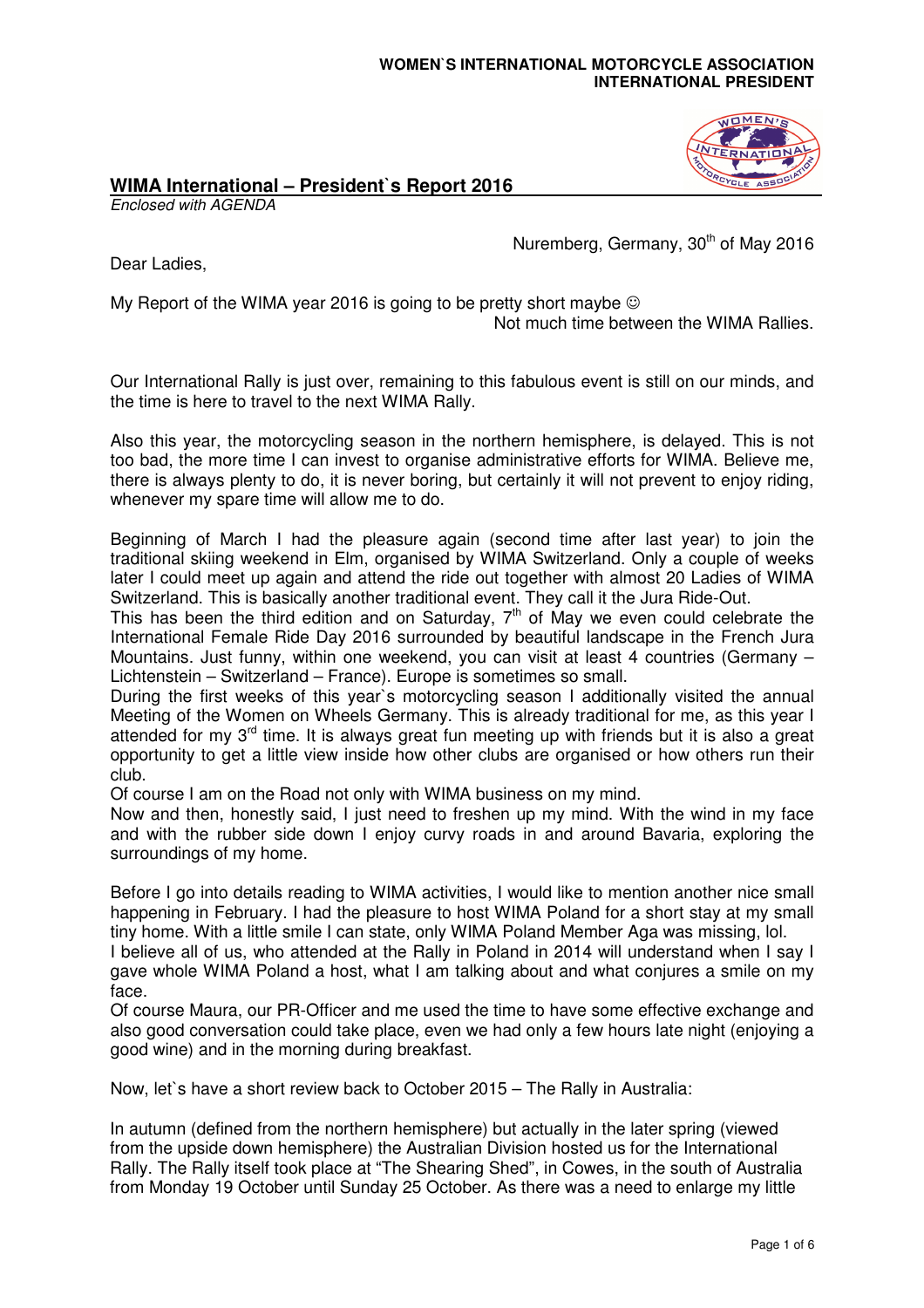background of knowledge about this huge country, I was told, the State of Victoria is NOT the most southern state of Australia. Nope. It is Tasmania!

At least I can tell afterwards, we were standing on the most southern part of the continental Australia whilst we were enjoying beautiful landscape and those tiny little Penguins during the Penguin Parade one evening at the Wilsons Promontory".

Honestly, it would fill some pages to describe the multitudinous highlights during our stay. In this case I just use the opportunity to refer to our WIMA International Website. Take a look: http://www.wimaworld.com/wima/press\_and\_publications.php

There you can find several Reports written by WIMA Members. I am grateful that some of our Members share their impressions, their individual views and their photos with our community by providing a Report. Each of it is brilliant.

Enjoy your read and thank you Ladies! I believe you only could get a better impression if you had been there with us.

But for all those who could not make it this year, there will come up another chance in the near future. Stay tuned!

At this point I can lean back and tell about the official facts of the Rally: 76 Members from 13 Nations all around got a warm welcome from the Aussies. We had a very pleasant stay and an unforgettable time together at the "Rally Down Under" and several of us at the Moto GP Racing Days at the Race Circuit Phillip Island.

Sometimes I heard myself calling it the "Upside Down Rally". This occurred especially when I was almost struggling with my own cultural imprint facing the Aussie-Style. They definitely won the battle, totally relaxed and with a charming smile in the face.

To resume, every WIMA Rally enriches my life. It is time to thank them all once more.

As it was the International Rally in 2015 also the National President`s Meeting took place. The Meeting was scheduled on  $23<sup>rd</sup>$  of October and we had our get-together in order to have an exchange, to share thoughts and ideas, to discuss problems and work out solutions. However, the Agenda includes usually many topics. Several are a must, some are recurrent and some are just new, dedicated to ongoings during the year.

It is also to mention, sometimes this Meeting is the one and only chance to welcome and introduce National Presidents of a new WIMA Division. Pity, but this didn`t occur this time, but at the Rally in Sweden. It was a great pleasure to welcome Violeta IVANOVA, National President of WIMA BULGARIA at our informal get-together during the Rally. WIMA Bulgaria was just established and voted in to be part of WIMA International in May 2015.

Sometimes it happens that a National President is attending the Meeting for her first time and not to forget about those Ladies, who take the task to represent their Division due to personal absence of their Division`s National President.

At this year`s Meeting we had all those situations and additionally we could welcome a guest at our Meeting.

Sangeetha JAIRAM from India represented her country and gave brief information about Women in Motorcycling in her home country. WIMA Officials appreciated her presence a lot. She also was very keen to get a view inside the structure of WIMA as a global acting and networking International Institution. Sangeetha offered to carry relevant information using her contacts with Women Riders in India, not at least in order to try for a Revival of WIMA INDIA.

We also could welcome Carol SPAULDING, National President of WIMA NEW ZEALNAND. It is pretty long time that Ladies of WIMA New Zealand could arrange personal presence at one of our Rallies. But this year it became true. I believe they didn`t regret and for me it was awesome to see now and then during the Rally week, that the Ladies enjoyed the Rally a lot. At the end of the week I was told, the New Zealand Ladies were already talking about how to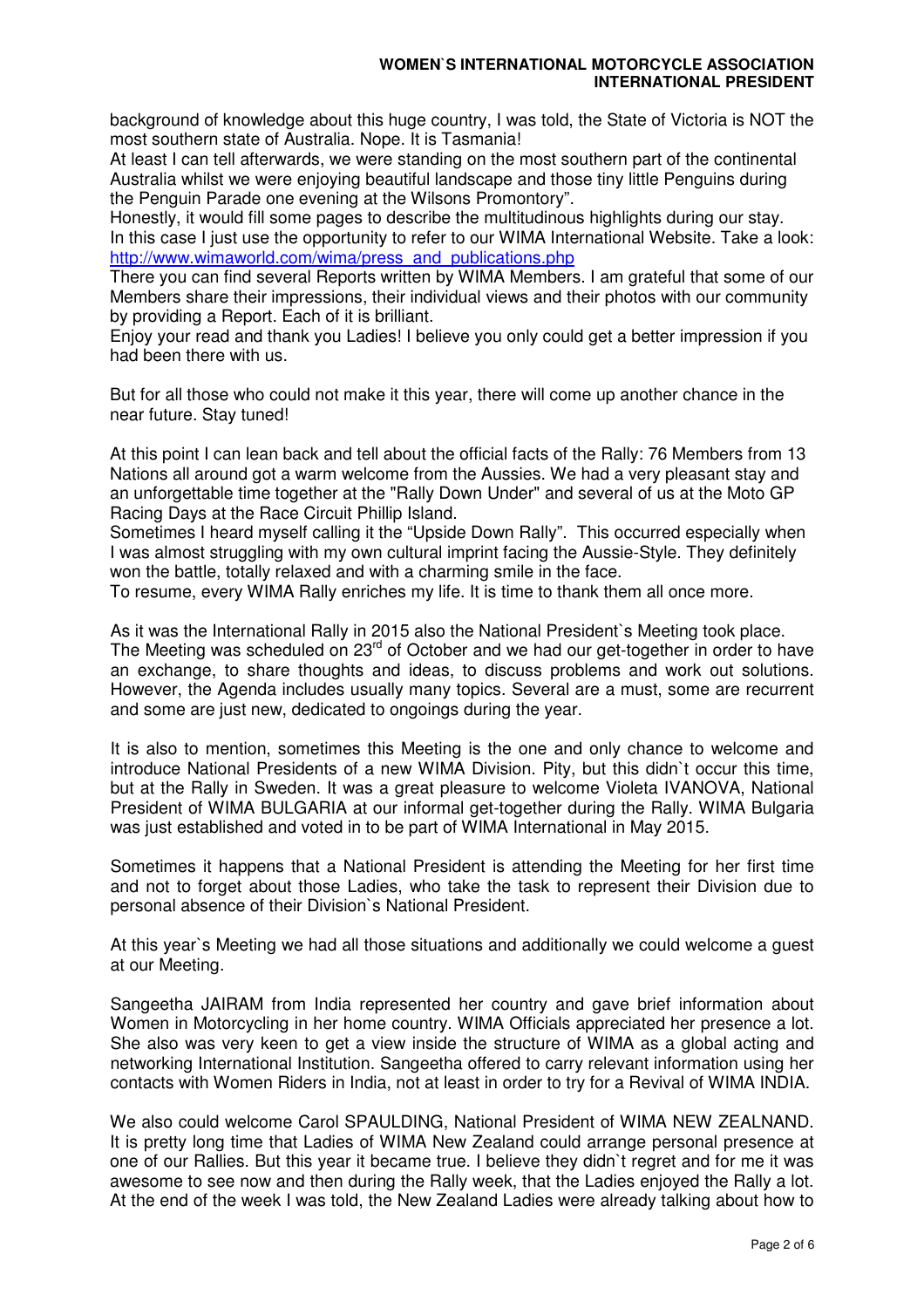organise a Rally in not too far future. I was more than grateful to see them pleased, to attract them for being part of this Association and to enrich WIMA International.

At this point I take the opportunity to thank them all for their efforts in fulfilling the mission in representing goals of their Division`s Members.

To avoid someone is getting bored in reading my Report, I move on quickly just providing a brief information about most relevant decisions and results out of this year`s National President`s Meeting.

If WIMA Members gather for further details just welcome to read the Minutes 2015. All significant occasions and future developments for WIMA International are covered in this document. We provide this file as every year a couple of weeks after the Meeting and it is available for a review in the "Members Only" section of our International Website.

WIMA International consists, stated with 23<sup>rd</sup> of October, of 21 Nations and 1284 Members worldwide.

It is also to announce some changes on our International WIMA Government. So we had several elections and as a result we could welcome Miss Åsa ÖHQVIST from WIMA Sweden as successor to Miss Keiko OSAWA from WIMA Japan to take over the duties of WIMA International Vice President. Additionally we had also a change on the Position of the International Webmaster of WIMA. Karin WILLERS from WIMA Germany applied for, as Sanna SEPPÄNEN, Member of WIMA Finland announced her stepping down for to retire with term end. Karin was elected to take over.

Referring to my thanksgiving words on my Report for 2015 I take it up once more just with a simple THANK YOU Keiko and THANK YOU Sanna!

In the same breath I would like to thank Åsa and Karin for taking the challenge affiliated with my best wishes for a good start and well succeeding on their posts.

I am also grateful that all those WIMA Officers, who reached end of term this year, declared availability for a re-election and finally were voted for another term of office, each one for another year.

In particular I thank Miss Maura RANIECKA, PR Officer of WIMA and Miss Pirjo KIVIMÄKI, International Historian of WIMA. Thanks Maura, thanks a lot Pirjo.

Last but not least and to complete my announcement regarding to the International Government, I would like to express my gratitude for having received the confidence for being re-elected another year in the role of the International President of WIMA.

I promise to continue to give my very best to succeed in all upcoming challenges and to serve our Association to its best. I promise to do this in all conscience and with all energy I can provide. At this point I don`t like to leave it unmentioned that all this is only possible due to your given trust and support in me and in my actions. I am deeply impressed and I would like to express, it is a great honour to be on the lead of this great Institution. I simply say THANK YOU!

To our delight we received a Nomination for the Ellen Pfeiffer Award 2015 and it was pleasing to announce a Winner for 2015. With unanimous assent the Ellen Pfeiffer Award for 2015 goes to Miss Uli SCHOLDA from WIMA Austria. Congratulation once more, Uli! I hope imploringly that I can welcome you at the Rally in Hungary as the handing over of the Award itself is still up.

I continue with my Report as there is still a lot to tell.

It is to take under consideration that this year, and I call the time between two Rallies a "WIMA year", we only had a few month between the Rallies. The Rally in Australia in October 2015, which had been the voted on and as a result declared International One, is just part of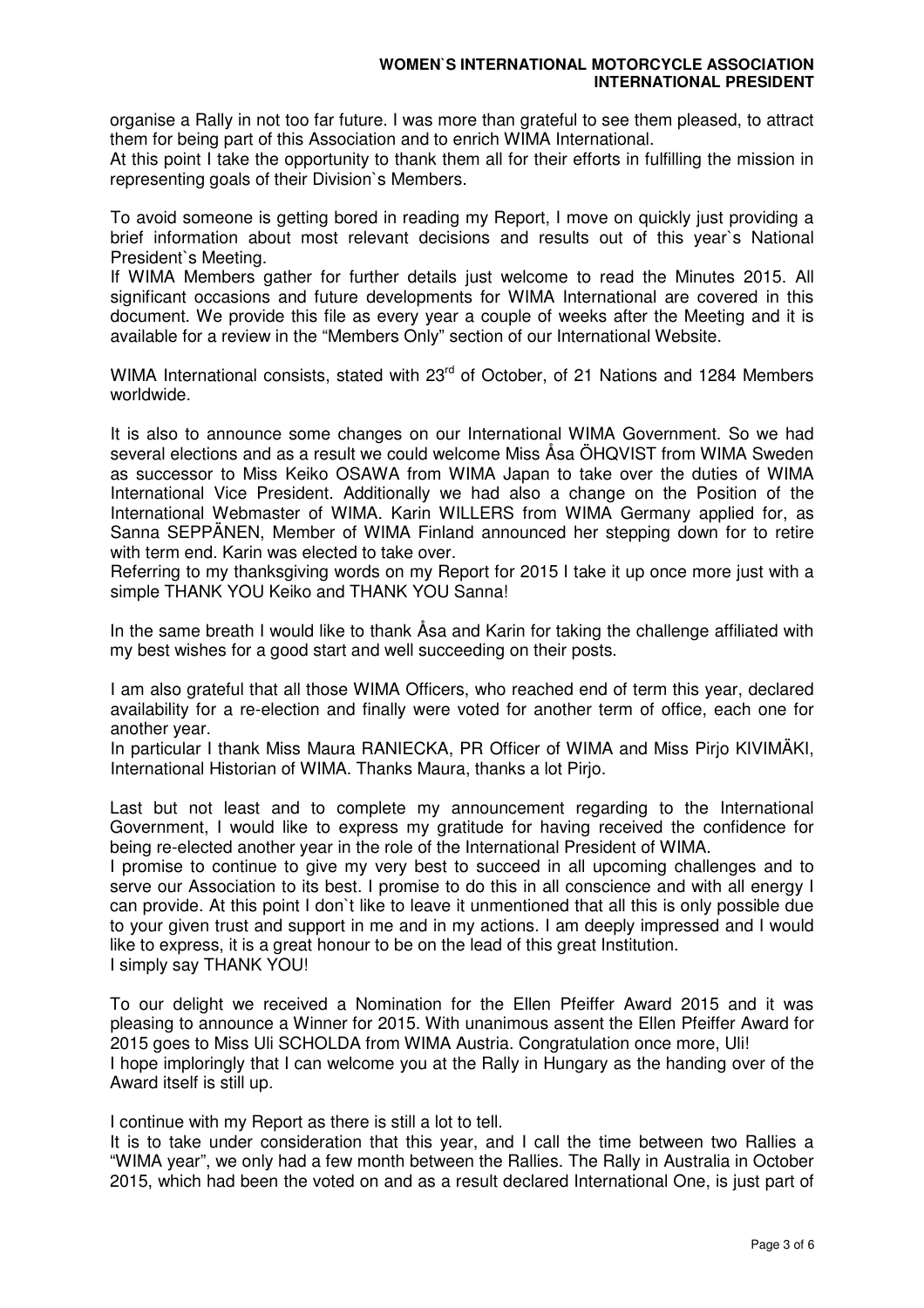the past. And now we write almost June and we are already heading for the next International Rally scheduled in July 2016.

So in between we count only 7 month. But those few months had been very effective for WIMA. A lot of things happened or could be organised. However, there are so many things left which are worth to be mentioned in particular.

Right now, whilst I am writing my Report, Åsa is in progress to finalise the Agenda for the National President`s Meeting taking place during the Rally in Hungary.

Yes, she still has enough breath after her amazing Marathon Run together with Anneli PILLE, National Presidnet of WIMA ESTONIA in order to arise some money for our current WIMA International Charity Project "Motorcycle Outreach (MOR)". View more details about the MOR here: www.motorcycleoutreach.org

As usual, we provide an abbreviated version of the Agenda for our Members in the "Members Only" section on our International Website prior to the Rally. The distribution to all WIMA Officials has to be done on  $1<sup>st</sup>$  of June, as the agreed term says, six weeks prior to the Meeting to the latest. So this has to happen in just a few days. We are pretty busy right now and still some tasks are waiting.

I would like to let you know, also our mission to attract new Members and to establish new Divisions is not exactly an easy task. It takes a lot of patience and energy. Sometimes it needs several attempts, sometimes it even takes several years. But I also want you to know, the more happy and proud I am, when it is about the time to announce the establishment of a new WIMA Division.

Within those not even seven month between our Rallies it is a great pleasure to mention, that we also had a lot of exchange with Female Riders all around the globe. We are continuing in arranging exchange with various countries, as well in Europe as also Intercontinental. For instance we are currently in touch with Lady Riders in Denmark and in Slovakia and we still try to arrange a Revival for Italy. And as WIMA is a global networking Institution we also try, in general after having received a initial to establish and maintain new contacts, such as with Chile, Argentina or lately with Indonesia. Interested people usually use our Webform to get in touch with us, and sometimes this is the also a result of the activity of our Members.

And as a result of all this continuing efforts we lately could welcome CANADA. Actually it is a kind of Revival, as WIMA Canada was a member country of WIMA until 2005. And now they are back. We had a very pleasant voting. This is also a way to see whether WIMA Divisions are spirited or not. For this particular voting we received 19 Votes out of 21 eligible WIMA Divisions. What a presence! This is wonderful.

And another electronic voting process is currently pending. The Bangladesh Women Riders Club (BWRD) founded in 2013 as the very first Female Motorcycle Club in Bangladesh, currently under the lead of Miss Israt Khan Mojlish, acting President of this Club, applied for Membership. We await the result end of June.

I am dreaming to see the presence of now all 22 WIMA Nations for this voting and to welcome the 23<sup>rd</sup> WIMA Nation might be hopefully just be a matter of time. How exciting...

And at this point I take the opportunity to express my gratitude and thanks on behalf of WIMA and personally to Miss Nor NZ YORK, President of WIMA MALAYSIA effort in this. Thanks Nor! Maybe some other WIMA Members also had been engaged in this, apologies if I did not mention them especially, but I thank them all.

WIMA International is increasing, slowly but steadily.

And now I would like to say a few words regarding to the presence of WIMA as an Association also in the virtual world.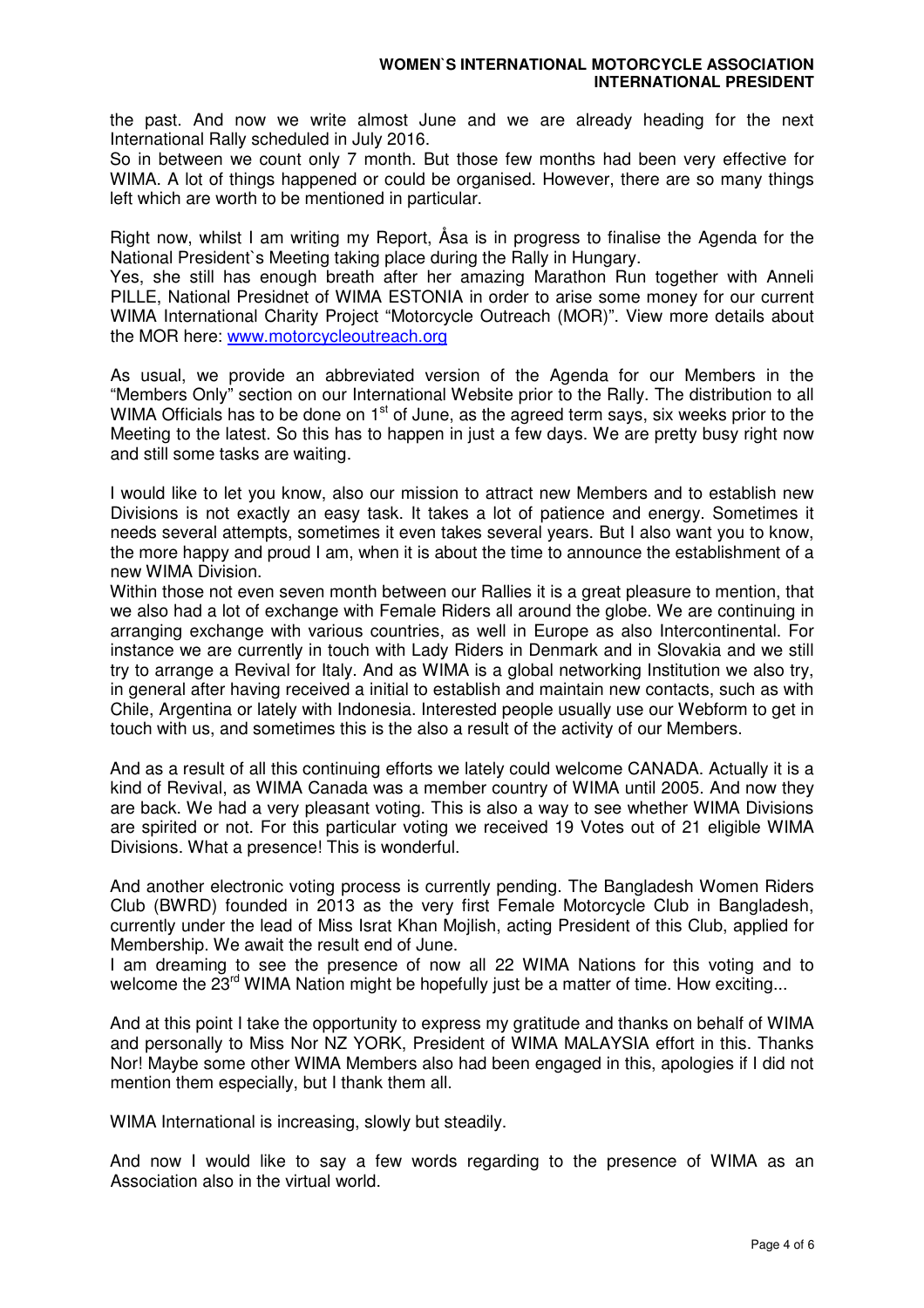As we all know, social media is getting more and more important, also for us as we run an international acting organisation and one of our main aspects is to give the opportunity to connect women motorcyclists all over the world.

To be prepared for future tasks it means for WIMA to focus even more on this virtual world with all its facets and opportunities. Besides the fact, that almost all WIMA Divisions run their own National Websites and FB Groups, the WIMA International Facebook Group and Site is also very popular and frequented. Additionally I can assert, our International Website is also pretty successful and effective.

But as the trend goes more to exchange and share individual experience ad hoc via social platforms we should take this up for our International Website as well. People love to spread their individual stories and share this with the world. Even better it is, if people provide pictures together with their individual stories or their reports. This makes female motorcycling sports more visible, this makes WIMA more visible. I have the dream to take this trend up for our International Website.

Especially as this year spring was delayed we could start towards to freshen up our International Website. Together with our new team, together with Åsa and Karin, first steps are done and this is visible already.

Visit our Website: http://www.wimaworld.com/wima/index.php and have a look!

We are almost ready with our challenge to convince WIMA Officials to present themselves in order to give WIMA a face. But honestly, there are many more prospects we need to take under consideration. For instance we could arrange more fotos or even some video sequences about our activities and our frequent events during a year or of the past.

Certainly all this occur only with guaranteed privacy protection and with appropriate dedication.

Special thanks to Åsa ÖHQVIST and Karin WILLERS for their tireless and continuous efforts in this. And I call out to our Members to provide suitable material.

Last but not least I would like to mention the "Yearbook of International Organizations" edited by the UIA, the Union of International Associations (view details here: http://www.uia.org) or also a presence of WIMA International at the FEMA, the Federation of European Motorcyclist`s Associations. WIMA is supporting this Organisation, which is currently under lead of a long term Member of WIMA GB, Miss Anna ZEE. (Find more information here: http://www.fema-online.eu).

Furthermore we are in progress to strengthen our contacts and presence at The Federation Internationale de Motorcyclisme (FIM). We continue to discuss a form of future cooperation. Their objective is also as our objective to focus in the improvement, the presence and visibility of women in motorcycling sports internationally.

This will be one of our numerous matters we need to talk about at this year`s National Presidents` Meeting taking place in only a couple of weeks from now.

Last but not least and with a review to my introducing words in my Report for 2016 during the year I try to be on the road whenever my spare time will allow me to do.

It is always a great pleasure to meet up with old friends and making new friends whilst attending WIMA and non-WIMA events or simply to Ride my Motorbike enjoying the wind in my face.

Concluding my Report I would like to thank first of all, all WIMA Officials and all Volunteers, but also all supporters and fellow travellers of WIMA.

I thank them on behalf of WIMA for their efforts in serving WIMA International with all its needs in its various subjects and fields. Keep up the good work!

Please accept my apologies if I should have forgotten to mention or highlight happenings or issues and the people standing behind in an adequate manner.

Please accept that I simply say THANK YOU!